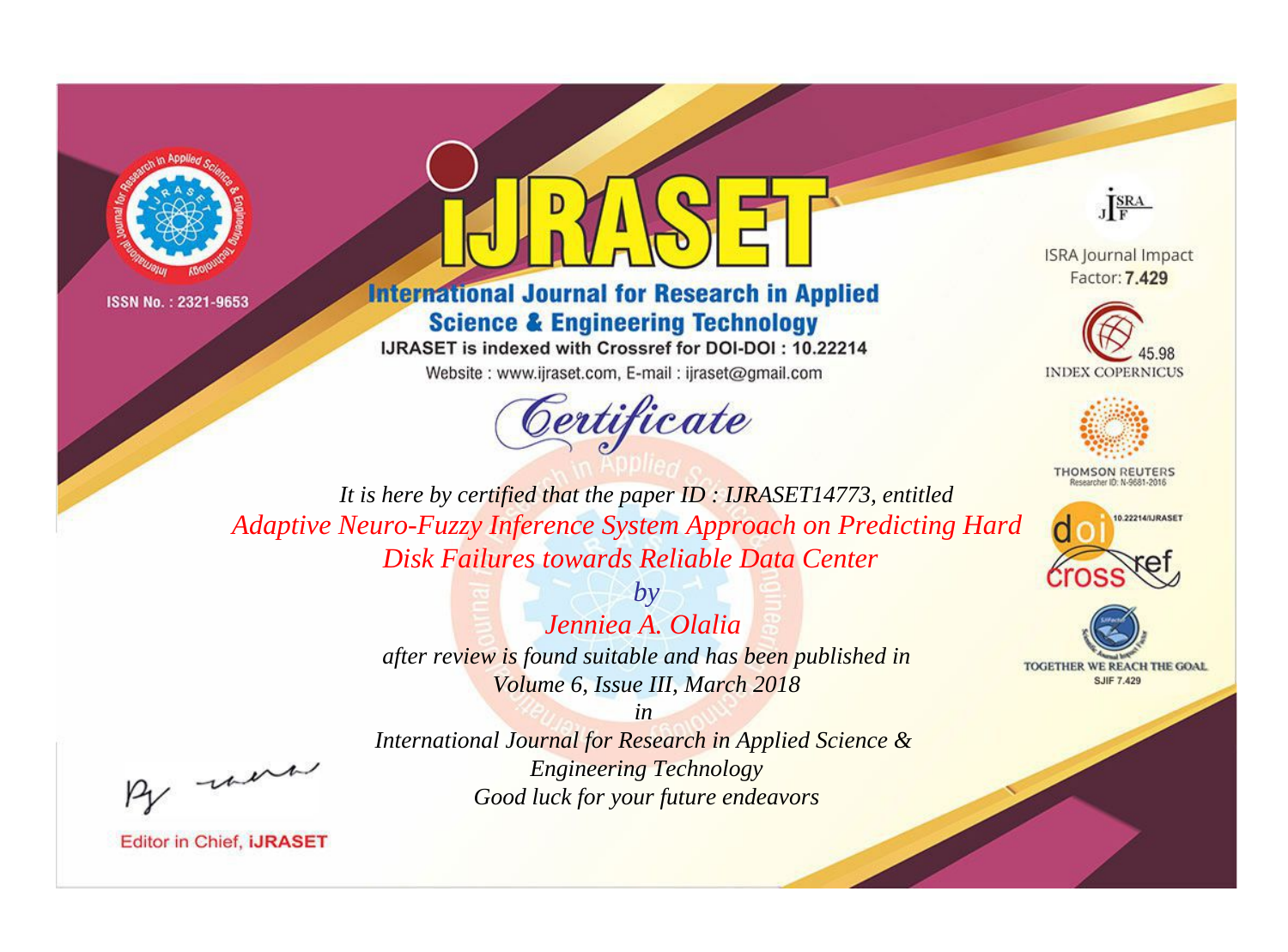



## **International Journal for Research in Applied Science & Engineering Technology**

IJRASET is indexed with Crossref for DOI-DOI: 10.22214

Website: www.ijraset.com, E-mail: ijraset@gmail.com





**ISRA Journal Impact** Factor: 7.429





**THOMSON REUTERS** 



TOGETHER WE REACH THE GOAL **SJIF 7.429** 

*It is here by certified that the paper ID : IJRASET14773, entitled Adaptive Neuro-Fuzzy Inference System Approach on Predicting Hard Disk Failures towards Reliable Data Center*

> *by Dr. Ariel M. Sison after review is found suitable and has been published in Volume 6, Issue III, March 2018*

, un

*International Journal for Research in Applied Science & Engineering Technology Good luck for your future endeavors*

*in*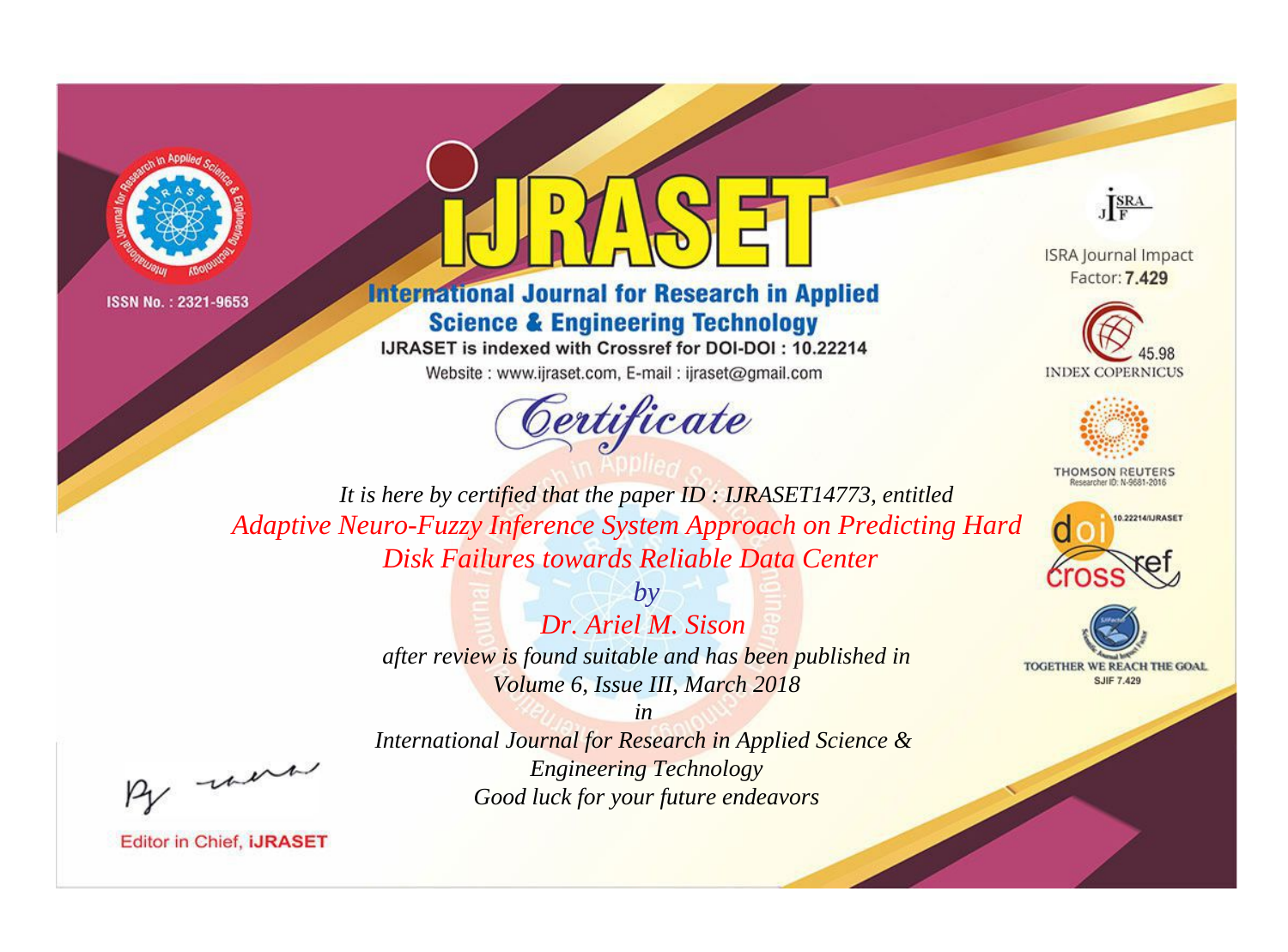



## **International Journal for Research in Applied Science & Engineering Technology**

IJRASET is indexed with Crossref for DOI-DOI: 10.22214

Website: www.ijraset.com, E-mail: ijraset@gmail.com





**ISRA Journal Impact** Factor: 7.429





**THOMSON REUTERS** 



TOGETHER WE REACH THE GOAL **SJIF 7.429** 

*It is here by certified that the paper ID : IJRASET14773, entitled Adaptive Neuro-Fuzzy Inference System Approach on Predicting Hard Disk Failures towards Reliable Data Center*

> *by Dr. Cristina Aragon after review is found suitable and has been published in Volume 6, Issue III, March 2018*

, un

*International Journal for Research in Applied Science & Engineering Technology Good luck for your future endeavors*

*in*